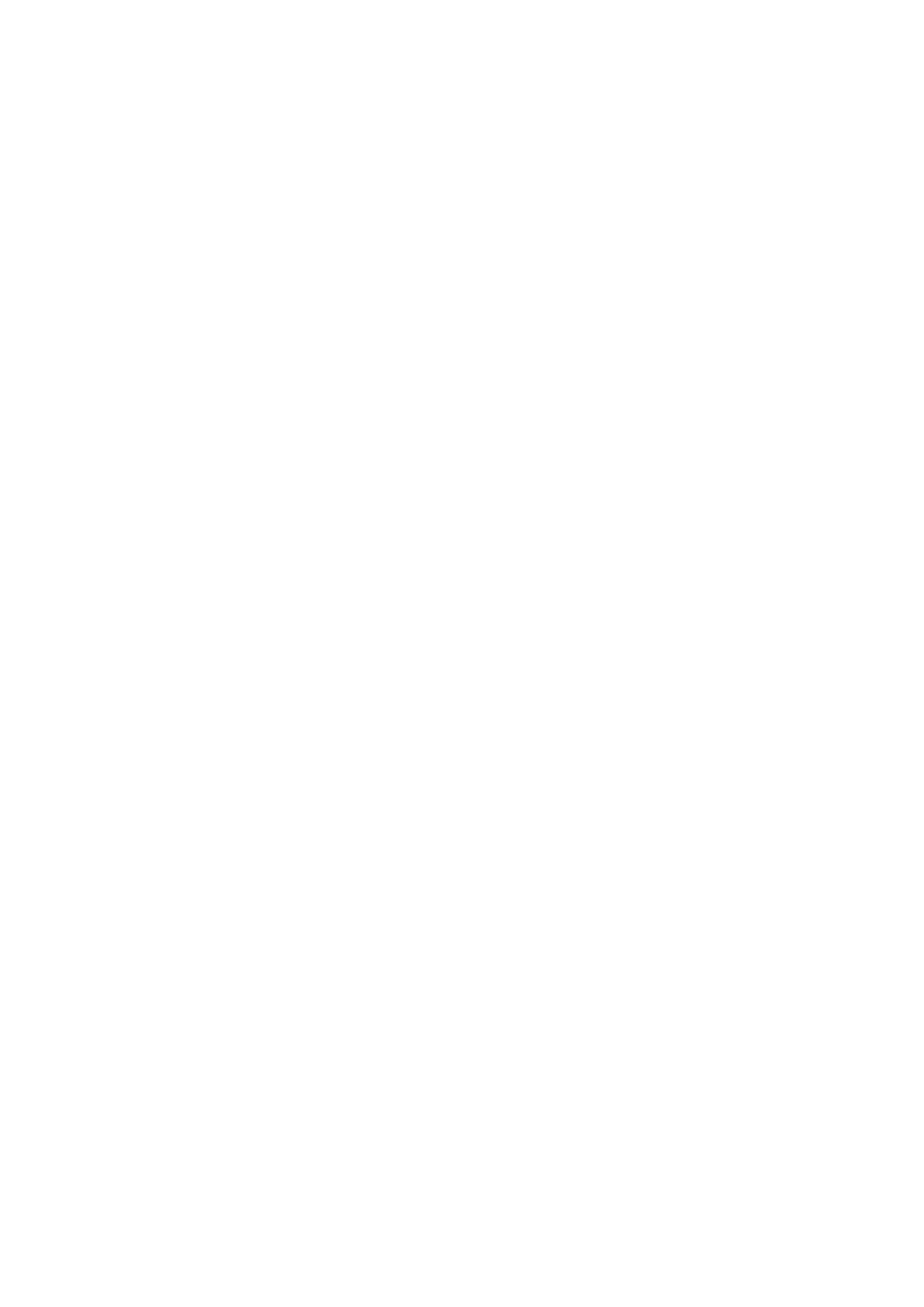## **PART A - ITEMS OPEN TO THE PUBLIC**

|     |                                                                                                                                                                                                                                                                                                                                                                  | Page(s)<br>herewith |
|-----|------------------------------------------------------------------------------------------------------------------------------------------------------------------------------------------------------------------------------------------------------------------------------------------------------------------------------------------------------------------|---------------------|
| 1.  | <b>MINUTES</b>                                                                                                                                                                                                                                                                                                                                                   | $7 - 18$            |
|     | To confirm the minutes of the meeting held on 8 October 2020.                                                                                                                                                                                                                                                                                                    |                     |
| 2.  | <b>ACTIONS ARISING FROM THE MINUTES (IF ANY) (STANDING ITEM)</b>                                                                                                                                                                                                                                                                                                 |                     |
| 3.  | <b>APOLOGIES</b>                                                                                                                                                                                                                                                                                                                                                 |                     |
|     | To receive apologies for absence.                                                                                                                                                                                                                                                                                                                                |                     |
| 4.  | <b>URGENT BUSINESS</b>                                                                                                                                                                                                                                                                                                                                           |                     |
|     | To note whether the Chairman proposes to accept any item as urgent<br>business, pursuant to Section 100(B)(4)(b) of the Local Government Act<br>1972.                                                                                                                                                                                                            |                     |
| 5.  | <b>DECLARATION OF INTERESTS</b>                                                                                                                                                                                                                                                                                                                                  |                     |
|     | The duties to register, disclose and not to participate for the entire<br>consideration of the matter, in respect of any matter in which a Member has a<br>disclosable pecuniary interest are set out in Chapter 7 of the Localism Act<br>2011. Members are also required to withdraw from the meeting room as<br>stated in the Standing Orders of this Council. |                     |
| 6.  | NON-MEMBERS WISHING TO ADDRESS THE MEETING                                                                                                                                                                                                                                                                                                                       |                     |
|     | To note the names of any non-members wishing to address the meeting.                                                                                                                                                                                                                                                                                             |                     |
| 7.  | <b>TRAINING (STANDING ITEM)</b>                                                                                                                                                                                                                                                                                                                                  |                     |
|     | To note if there are any training issues/ requests.                                                                                                                                                                                                                                                                                                              |                     |
| 8.  | <b>STRATEGIC RISKS UPDATE</b>                                                                                                                                                                                                                                                                                                                                    | $19 - 34$           |
|     | Report of Maxine O'Mahony, Executive Director of Strategy & Governance.                                                                                                                                                                                                                                                                                          |                     |
| 9.  | PROGRESS REPORT ON INTERNAL ACTIVITY                                                                                                                                                                                                                                                                                                                             | $35 - 41$           |
|     | Report by the Head of Internal Audit.                                                                                                                                                                                                                                                                                                                            |                     |
| 10. | ANNUAL REPORT ON THE TREASURY MANAGEMENT SERVICE AND<br><b>ACTUAL PRUDENTIAL INDICATORS 2019-20</b>                                                                                                                                                                                                                                                              | $42 - 55$           |
|     | Report of Maxine O'Mahony, Executive Director for Strategy & Governance.                                                                                                                                                                                                                                                                                         |                     |
| 11. | <b>TREASURY MANAGEMENT MID YEAR REPORT 2020-21</b>                                                                                                                                                                                                                                                                                                               | $56 - 68$           |
|     | Report of Maxine O'Mahony, Executive Director for Strategy & Governance.                                                                                                                                                                                                                                                                                         |                     |
| 12. | <b>TREASURY MANAGEMENT POLICY &amp; STRATEGY 2021-22</b>                                                                                                                                                                                                                                                                                                         | $69 - 117$          |
|     | Report of Maxine O'Mahony, Executive Director for Strategy & Governance.                                                                                                                                                                                                                                                                                         |                     |